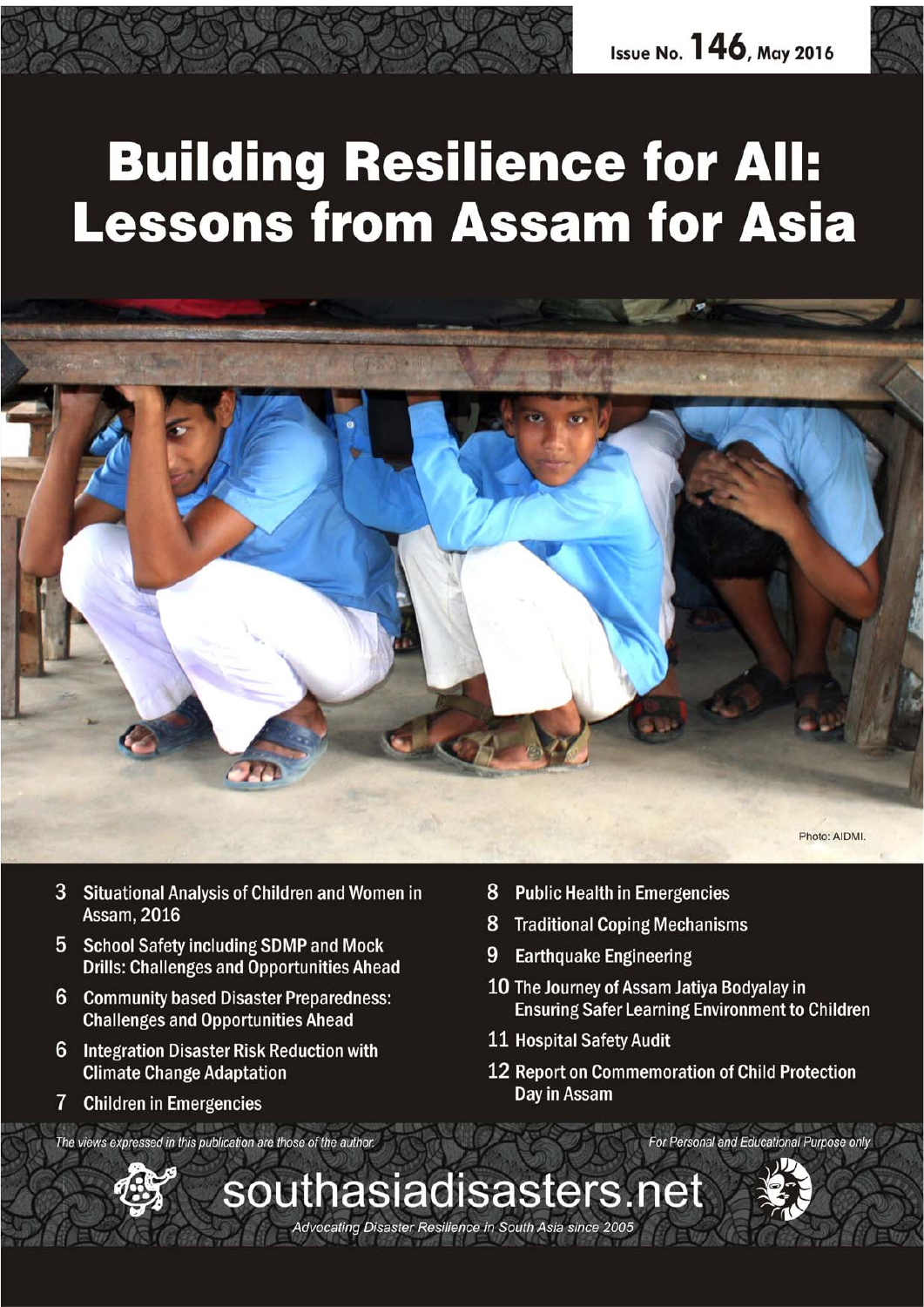#### **ABOUT THIS ISSUE**

A disaster or extreme event<br>precipitates when hazards interact with existing vulnerabilities. This truism is particularly apt for the Indian state of Assam which is exposed to an array of hazards and is highly prone to disaster and climate risks. In response to the state's enhanced vulnerability, the Assam State Disaster Management Authority (ASDMA) routinely takes up various initiatives to build the resilience of Assam and its citizens to such risks. The All India Disaster Mitigation Institute (AIDMI) along with UNICEF has partnered with ASDMA on several such initiatives.

This issue of *Southasiadisasters.net* highlights some of the major initiatives taken up by ASDMA and UNICEF in Assam. Titled 'Building Resilience for All: Lessons from Assam for Asia' this issue focuses on the various areas on which ASDMA and UNICEF have worked in Assam such as children in emergencies, school safety, community based disaster preparedness, traditional coping mechanisms, etc. The good work done by ASDMA and UNICEF offers a lot of lessons in resilience building for Asia, which suffers massive loss and damage due to disasters annually.

The challenges and opportunities in all these areas have been highlighted. The breadth and scope of all such initiatives bear testimony to ASDMA's commitment to making a safe and resilient Assam.

**– Kshitij Gupta,** AIDMI

**V. K. Pipersenia**, IAS Chief Secretary



**GOVERNMENT OF ASSAM** Block-'C', 3rd Floor, Assam Sachivalaya, Dispur, Guwahati-781006 Tel. : 0361-2261120 (O) 2261403 (O) 2237200 (Fax) E-mail : cs-assam@nic.in

**PREFACE**

This issue of Southasiadisasters.net on "**Building Resilience for All: Lessons from Assam**" brings out the initiatives that are currently ongoing in the State of Assam for building a 'safer and disaster resilient State'. The Government of Assam is committed to create a more disaster resilient and safer Assam, and in this perspective a road map is being devised which also encourages a wide range of organizations to unite together for the development of Assam.

This issue has meticulously summarized recent projects that were conducted by leading organizations such as UNICEF, AIDMI, OKDISCD in partnership with Assam State Disaster Management Authority. These projects have been immensely helpful in understanding complex issues regarding resiliency and the need for a multi-pronged approach in Disaster Risk Reduction.

This issue is a call for attention to making Assam safer and I am sure that all the stakeholders will be ready to unite and give their best to build a path towards a better and safer Assam.

Date: 19th May, 2016

**( V. K. Pipersenia )**



Community based disaster risk reduction in action, Assam.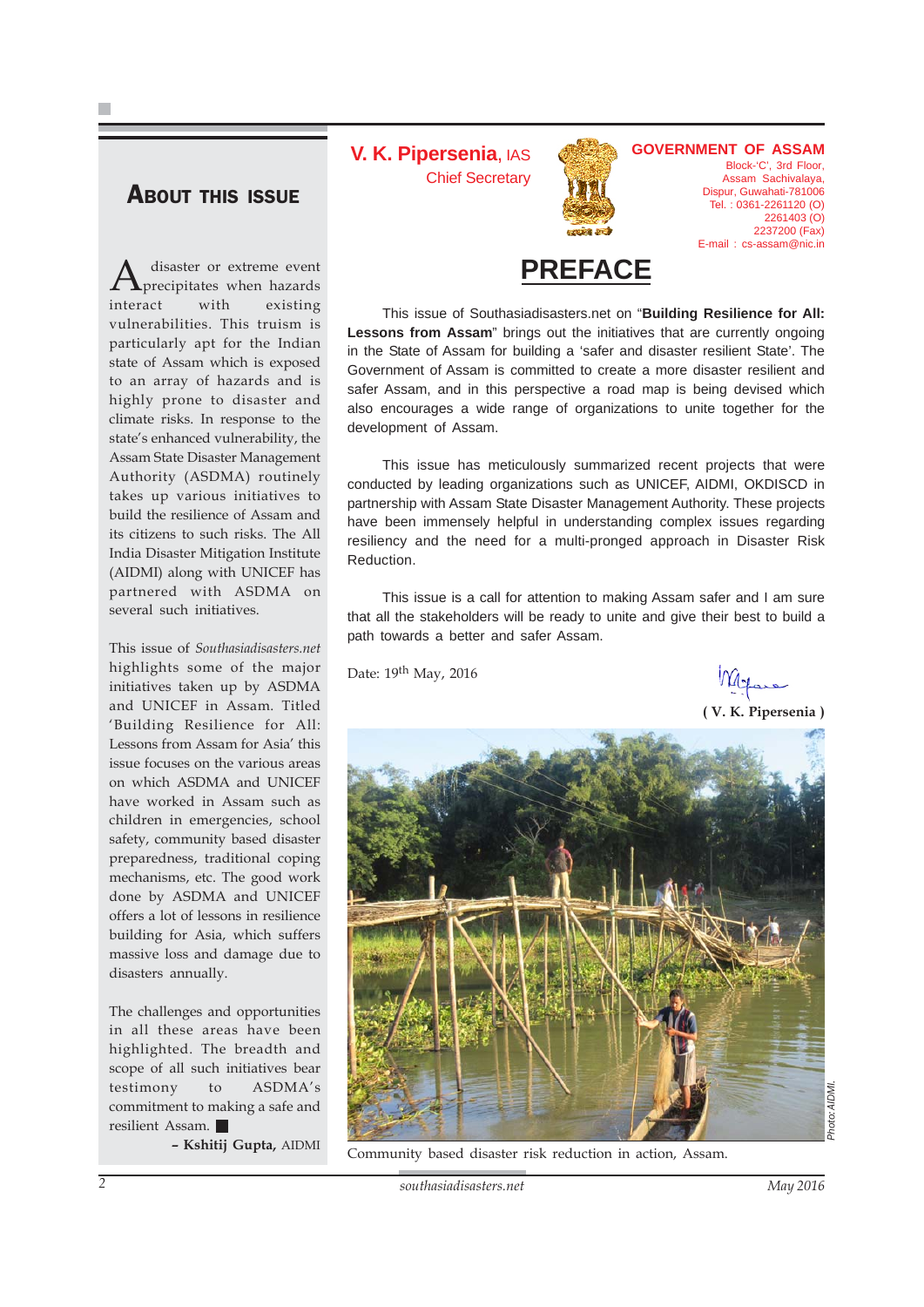POLICY DIALOGUE WITH CIVIL SOCIETY ORGANIZATIONS AND ACADEMICS

### Situational Analysis of Children and Women in Assam, 2016



This two day consultation was organized with the objective of developing a visionary country program for UNICEF for 2018-2022.

UNICEF's current country program in India will end in 2017. The preparations for the next country program are on the way. This consultation was organized so that critical issues pertaining to women and children can be discussed and debated among the CSOs and academia bringing a blend of intellectual theories and practical changes.

On day 1, the sectoral presentations started with a change in agenda which allowed child development and nutrition to be the first presentation by Dr. Sameer Manikrao Pawar, Health specialist, UNICEF office for Assam. In his comprehensive presentation, he started with concepts like stunting, wasting, under-weight etc. and explained the priorities of UNICEF in the context of child development and nutrition.

Ms. Sweta Patnaik, WASH Specialist of UNICEF made a brief presentation on Water and Sanitation. She focused on the UNICEF's programming around WASH, key concepts, priorities and highlighted certain key data and figures on water and sanitation in the state, progress achieved and way forward.

Education was the most discussed presentations made by Ms. Chaya Kunwar, Education Specialist of UNICEF office for Assam. She presented the overall scenario of Education in Assam based on the DISE statistics. Though her presentation she showed figures indicating enhancement on overall educational growth in terms of infrastructure, enrolment, reduced drop-out ratio etc.

Child Protection in Assam was very nicely and elaborated by Mr. Vedprakash Gautam, Child Protection Specialist of UNICEF's office for Assam. His presentation highlighted certain figures which indicated high prevalence of child abuse, child labor, sexual trafficking and other child protection issues through various data sources.

Aspects of Poverty in Assam, was the next presentation being made by Dr. Joydeep Baruah of OKDISCD. He emphasized upon the concepts of poverty such as absolute and relative poverty concepts and measuring multi-dimensional poverty. His presentation used the NSSO data and the data from a primary survey conducted by OKDISCD to estimate poverty. He highlighted poverty patterns based on regions, social groups etc in the state and highlighted the need for region specific interventions.

Dr. Mainisha Chawla presented reproductive and child health issues based on facts and data. She indicated that though there has been a decline in the IMR, MMR and other indicators, but this is not as per desired rate and the state will have to move at much faster rate if it needs to achieve the sustainable development goals.

Social Protection specialist from UNICEF's Delhi Office, Ms. Antara Lahiri presented the social protection issues in India. Her presentation was based on certain best practices on social protection programming in countries like Bangladesh, Mexico and South Africa. She advocated certain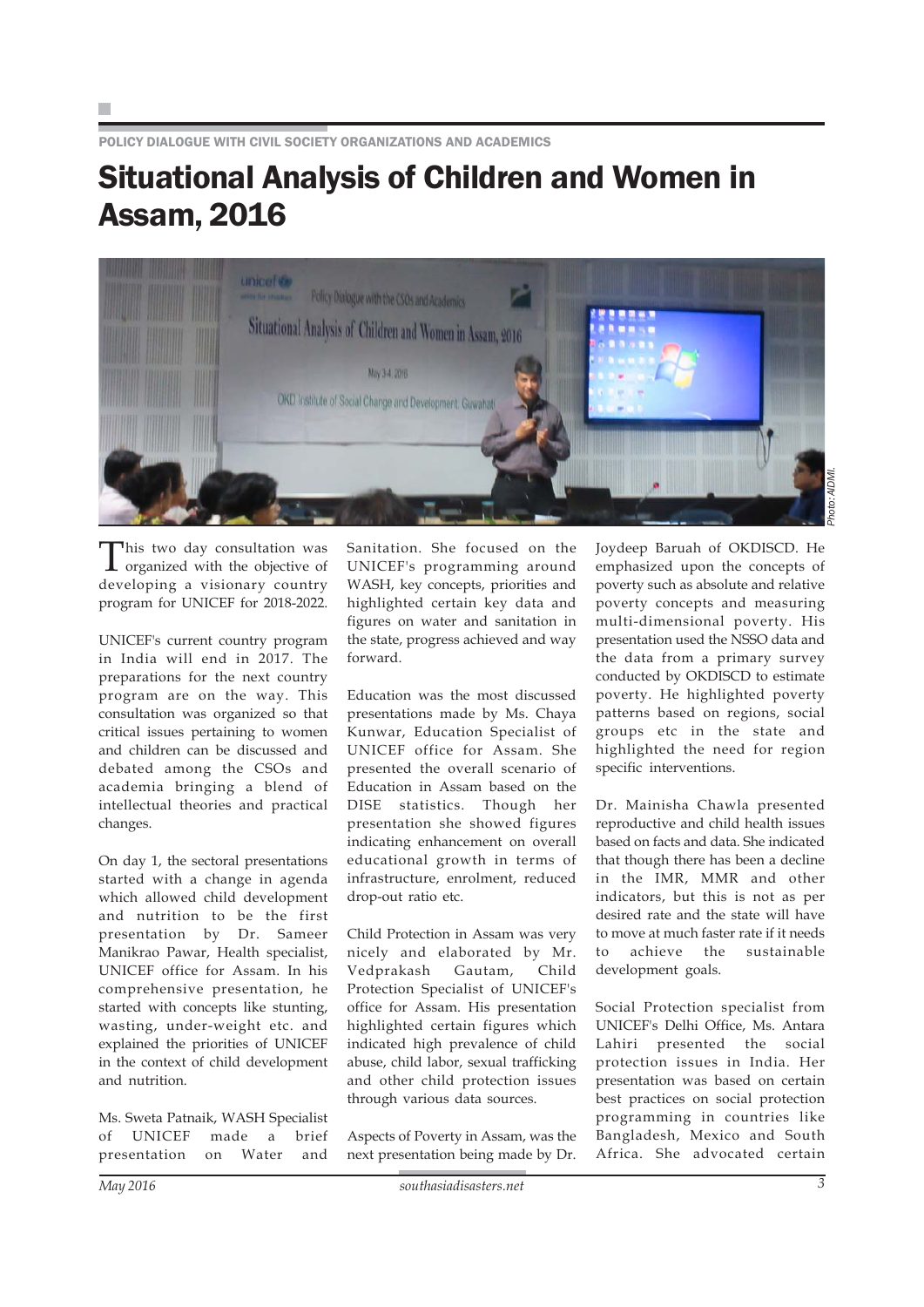programming aspects like unconditional cash transfer, tracking and creating umbrella social protection schemes to individual beneficiaries in order to measure progress and ensure comprehensiveness.

This was the last presentation of day after which participants were grouped into six themes as follows for group work:

- 1. Children and Women affected by Violence in Assam (Facilitated by Indranee Dutta, OKDISCD and Chaya Kunwar, UNICEF)
- 2. Tribal and Sixth Schedule Areas in Assam (Facilitated by Joydeep Baruah, OKDISCD and Soumen Ray, UNICEF)
- 3. Hard to Reach Areas Including Riverine Islands ( Facilitated by Arunima Deka, OKDISCD and Manisha Chawla, UNICEF)
- 4. Children in Urbanized Assam and Evolving Issues (Facilitated by Saswati Choudhury, OKDISCD, Sameer Pawar and Tahseen Alam)
- 5. Natural Disasters and Climate Change (Facilitated by Monojit Borthakur, OKDISCD and Sweta Patnaik, UNICEF)
- 6. Issues Specific to Children and Women in Tea Gardens (Facilitated by Kalyan Das, OKDISCD and Vedprakash Gautam, UNICEF)

The proceedings of the second day started with a presentation by Mrs. Vandanaben Chauhan of All India Disaster Mitigation Institute, Ahmedabad on urban resilience aspects of children in Guwahati. Her presentation was based on secondary study and consultation with stakeholders.

Followed by the presentation, the groups continued the discussion on their respective thematic issues and completed preparing group wise presentations which were presented after tea as follows:



The first to present was the group on 'Children and Women affected by Violence in Assam'. The groups came up with a very strong evaluation of two conflicts in Assam in the BTAD between *Bodo* and Bengali Muslims and between *Bodos* and *Adivasis*. The group highlighted the issues including relief camp situations, child marriage from relief

The second group presented was addressing the issue of 'Natural Disasters and Climate Change'. The group came out with strong analysis of changing hazard scenario in the state particularly with climatic disasters, identified some strong issues including early warning mechanisms, strengthening rehabilitation, child centered planning and response, improving disaster reporting to include concerns of women and children, producing a 'Children Disaster Report', strengthening risk transfer mechanisms and community multihazard resilient shelters etc. were among the issues and recommendations made.

camps, and use of schools by armed forces and as relief shelters etc.

This was followed by the group dealing with the theme 'Hard to Reach Areas Including Riverine Islands'. It was again a very comprehensive presentation which first defined the different hard to

reach areas like hills, riverine islands, border areas etc.

This group was followed by a presentation on 'Tribal and Sixth Schedule Areas in Assam'. The group highlighted specific situation of different sixth schedule areas of Assam and addressed the development support needs.

The group on the theme 'Children in Urbanized Assam and Evolving Issues' also presented many useful arguments highlighting needs of children in rapidly changing urban landscape. Here again issues like child labor, unsafe migration, sex trafficking, lack of child friendly policies and programs etc. were highlighted and debated.

The sixth and the last group presented the 'Issues Specific to Children and Women in Tea Gardens' which generated lively interaction. The issues highlighted were large in numbers including low wages, poor education scenario, social problems like alcoholism, domestic violence, child abuse and prostitution etc.

The summing up was done by Dr. Tushar Rane, Chief, UNICEF office for Assam. He described the consultation as highly informative and thanked all the participants for their lively participation.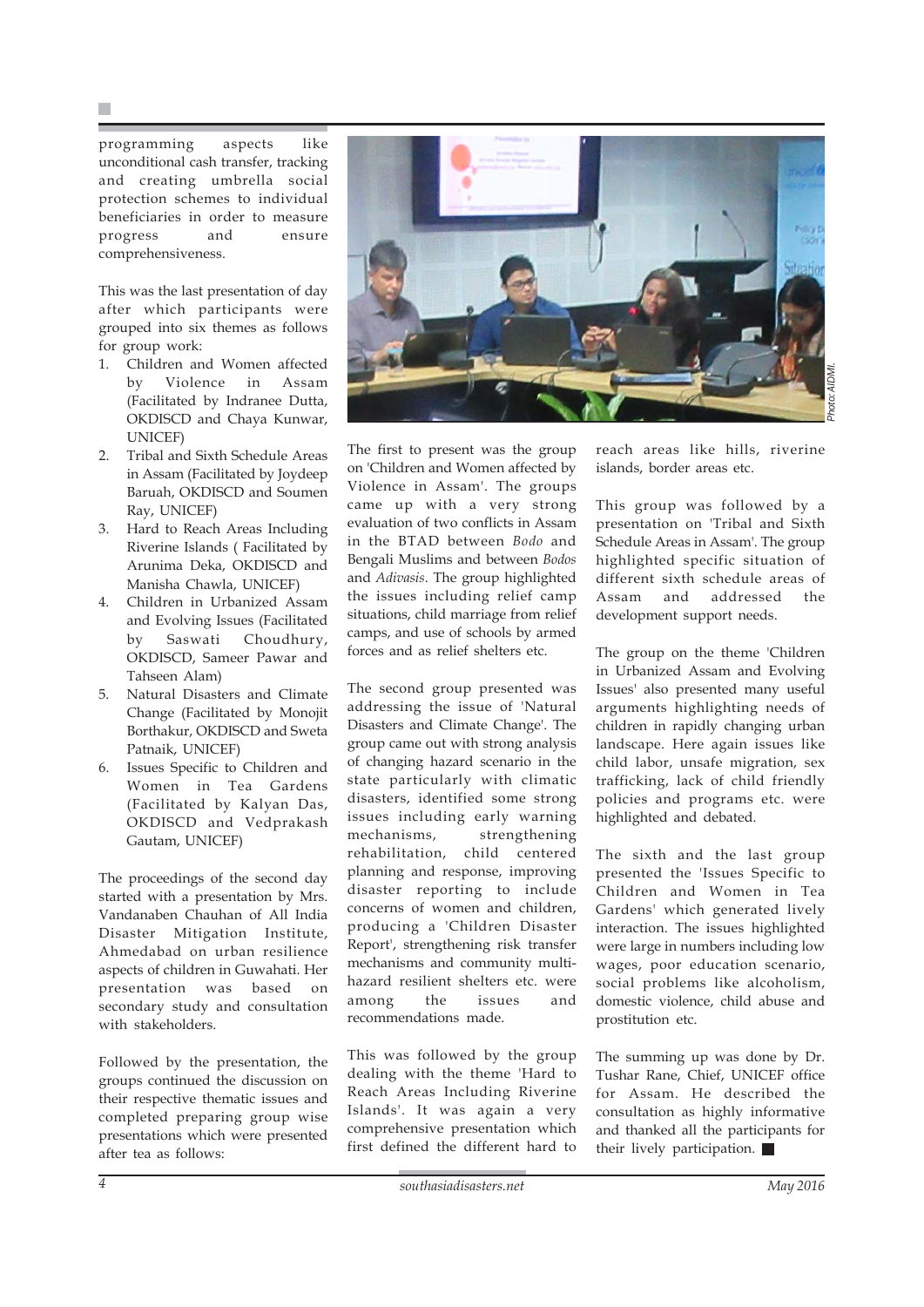#### SCHOOL SAFFTY

# School Safety including SDMP and Mock Drills: Challenges and Opportunities Ahead

In the Indian state of Assam, the<br>Assam State Disaster Management Assam State Disaster Management Authority (ASDMA) is the leading agency to make the state safer from the impacts of disasters. The second leading agency in the state is UNICEF, which works on safeguarding children and their schools.

School Safety Audits were undertaken in the districts of Assam with the objective of evaluating school safety levels and to help the schools develop safety measures and spread awareness about these matters to concerned agencies and stakeholders. Some of the aspects that were assessed during these audits were the schools' infrastructure, health and hygiene in the schools, the levels of awareness and training, disaster preparedness measures and hazard risks. The findings of this assessment should now be incorporated into state and district level disaster management plans.

AIDMI discusses following challenges and opportunities based on its work with ASDMA and UNICEF to make Assam safer. These are also aligned to the theme of *'Reducing vulnerability and managing risk'* of the upcoming World Humanitarian Summit.

- Assessment of the schools in terms of safety is an important task. But, what matters the most is implementation. It is extremely important to implement the findings of such assessments in order to make the schools and the children safe.
- A consolidated centre, especially on disaster risk reduction (DRR) is urgently needed. AIDMI proposes that the state administration should plan to establish a resource centre on DRR where all the information and material on DRR is available.
- ASDMA has already invested a lot of efforts and resources to

train the school teachers on disaster preparedness. But, what is next after the trainings? There is no follow up on this. AIDMI recommends making a network of all the trained teachers in order to further use them for more trainings to other teachers those who are not trained. Also, such a group of trained teachers can also advise time to time on what is needed in the state in terms of disaster preparedness.

- Mockdrills or evacuation exercises need to be organized routinely.
- The hazard of fire and preparedness measures against it (use of fire extinguisher) needs to be further taken up.
- Carrying out the implementation of necessary preparedness measures, such as checklists on safety and security features in the schools, data collection and record-keeping systems.



*Committed training participants ready to impart their knowledge of school safety and DRR to resilient community.*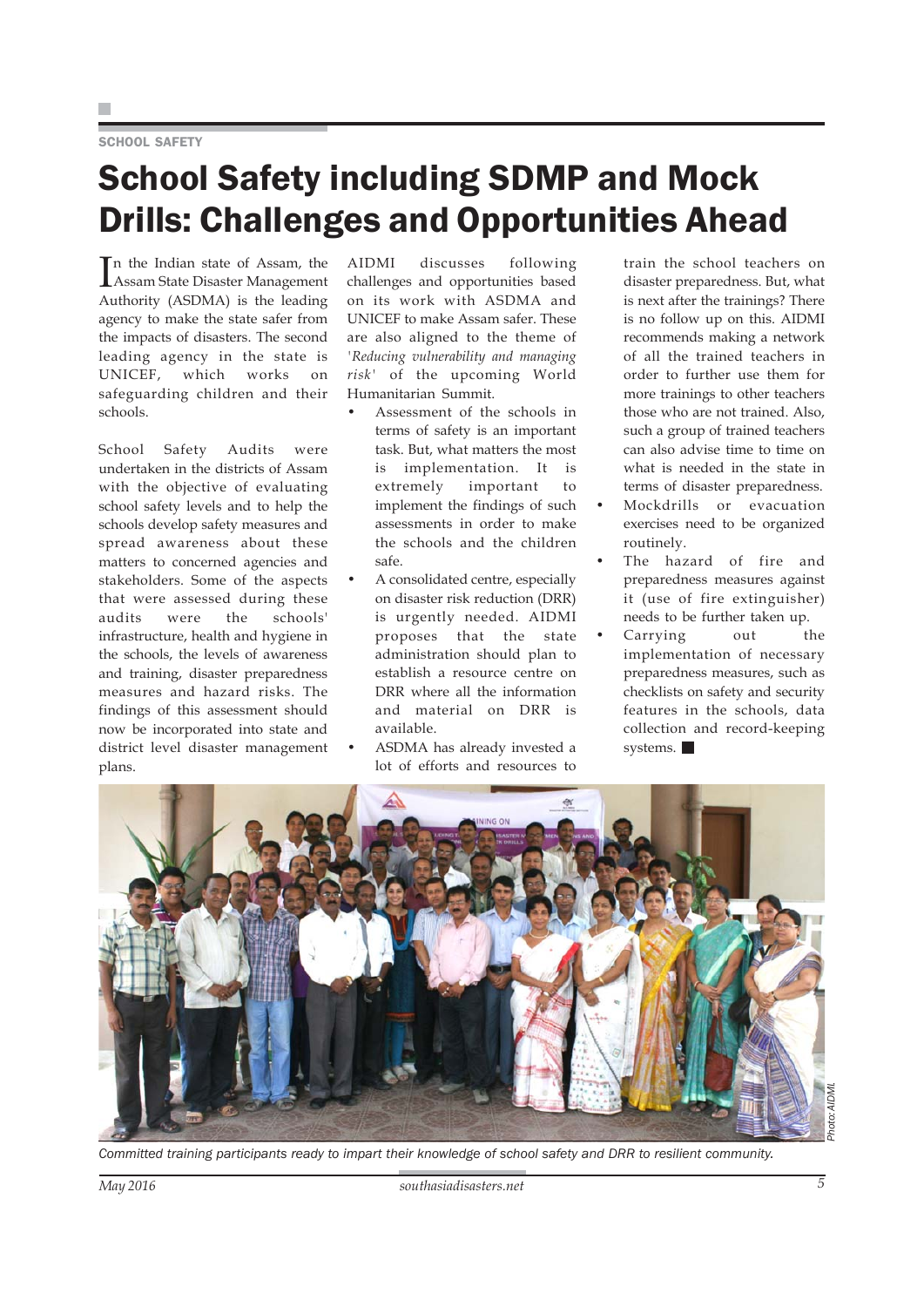#### **PREPAREDNESS**

# Community based Disaster Preparedness: Challenges and Opportunities Ahead

The Assam State Disaster Management Authority (ASDMA) is the nodal agency in Assam working on building the resilience of communities to various hazards. Similarly, UNICEF also works closely with ASDMA on child protection and safety in Assam.

Communities are the first responders to disasters at the local level. For this reason, it's important for them to be aware, proactive and involved in disaster preparedness and to develop coping mechanisms to reduce their vulnerabilities. This would greatly help them reduce the adverse impacts of disasters on life, property and the environment.

The consultations leading to the upcoming World Humanitarian Summit (WHS) also underscore the importance of *'empowering communities for locally owned and led* *approaches'* to gain traction in DRR. AIDMI highlights the following challenges and opportunities based on its work with ASDMA and UNICEF to make Assam safer.

- Providing training to the community leaders themselves during and post disasters is essential. ASDMA could conduct capacity building trainings with the community on the do's and don'ts for various emergencies. Also, through these activities, the ASDMA can identify what are the needs of the communities in terms of disaster preparedness.
- The response institutions and assistance information for the people needs to be shared in the community. AIDMI proposes that the state should work towards developing risk and community maps, which will include medical facilities,

evacuation routes, temporary shelters, etc. and which should later be made publically accessible to all. There should also a clear assignment of roles to organizations, agencies and individuals, in order to know who to turn to in an emergency situation.

- ASDMA with the help of UNICEF, could develop initiatives to empower children and women, for them to better prepare and respond to disaster situations. In addition, these interventions should be registered and followed up.
- Strengthening disaster preparedness information to access all sectors of the community and the most vulnerable groups is an indispensable aspect of community based disaster preparedness.

#### CLIMATE RISK

# Integration Disaster Risk Reduction with Climate Change Adaptation

The Assam State Disaster<br>Management Authority  $\Gamma$  Management (ASDMA) is the nodal in Assam that works on disaster risk reduction (DRR). DRR includes disaster management, disaster mitigation and disaster preparedness, and it aims to reduce the damages and impacts caused by natural hazards, through systematic efforts of agencies, authorities and communities. Since climate change is increasing the incidence and severity of disasters, ASDMA has

also started working on climate change adaptation (CCA). UNICEF helps ASDMA to achieve seamless integration between DRR and CCA by linking them together in humanitarian contexts. The consultations leading to the upcoming World Humanitarian Summit (WHS) 2016 also focus on the importance of convergence of DRR and CCA. Understanding climate risk better would help in better understanding and addressing disaster risk.

AIDMI highlights the following challenges and opportunities based on its work with ASDMA and UNICEF to make Assam more resilient to climate and disaster risks.

In adopting climate change adaptation measures, it's important to prioritize them based on the needs of the district. This will help implement them correctly and avoid the dangers of wrong adaptation. ASDMA could assess the current and most urgent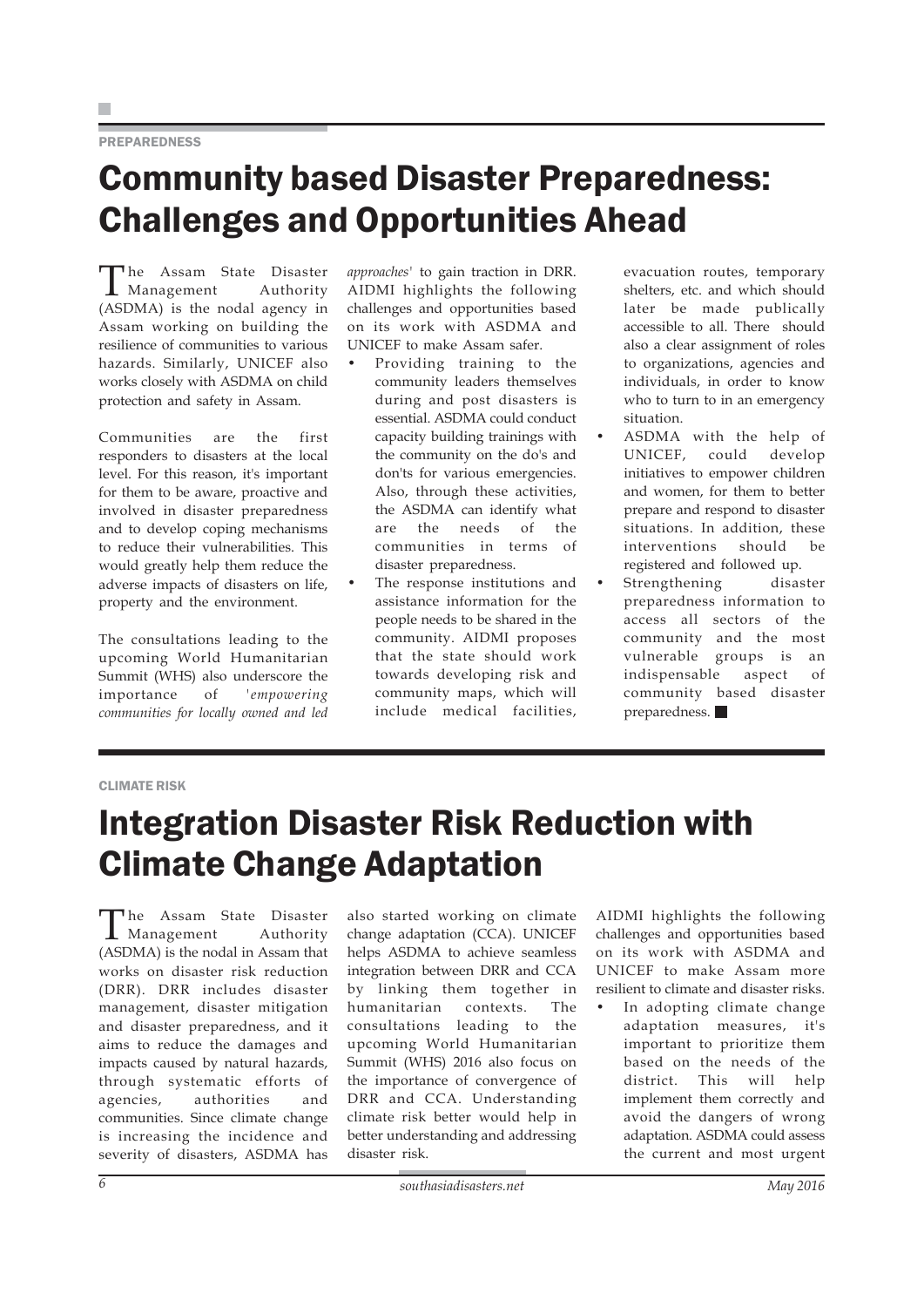needs of the district in order to put into action adaptation measures. The adaptation strategies must be contexualized.

• Adaptation is the adjustment of natural or human systems in response to current or expected climate change. In this process many actors from different sectors are involved. ASDMA and UNICEF should promote the implementation of adaptation measures in the public and private sectors.

• Research and evaluations on the costs of impacts of climate change adaptation and mitigation in Assam should be carried out and shared for the

preparation of climate change adaptation plans at the district level. Correspondingly, this information should be shared among the involved sectors.

The connection of new technologies and the promotion of their use in companies should be explored.

#### CHILD CENTERED DRR

# Children in Emergencies

In the State of Assam, Assam State<br>Disaster Management Authority Disaster Management Authority (ASDMA) is the primary agency responsible for safeguarding its citizens from various hazards. With regards to children in emergencies, UNICEF plays an essential role in Assam too. UNICEF'S mandate is to protect children from the immediate and long-term effects of emergencies, preventing them from being harmed, monitoring the violations of their rights and developing programmes to respond in situations in which they are at risk or have been subjected to violence or abuse.

Children have inalienable rights in all circumstances, especially in disaster situations in which they are most vulnerable. They are directly and indirectly affected by the impacts of disasters and many times their rights are violated in the process. The upcoming World Humanitarian Summit (WHS) also emphasizes *'reducing vulnerability and managing risk'* by giving the community of children a voice in the risk reduction processes.

AIDMI has worked on a number of projects for children in emergencies. Based on this work with ASDMA and UNICEF, AIDMI discusses following challenges and opportunities.

In Assam children are exposed to multiple threats and



*Participants were busy in drawing the evacuate route of the school map during training at the Tinsukia District, Assam.*

disasters, which have both physical and psychological impacts on them. AIDMI proposes to develop proper research on the vulnerabilities that affect children in Assam, and based on this data, propose functional response measures to improve child protection and safety in the state.

Some impacts disaster situation have on children are difficult to prevent, and even if they are they can still scar childern with deep rooted emotional trauma. It is important to identify postdisaster mechanisms for children, such as psychological assistance, group activities with other disaster affected children,

etc. and set up a platform to share this information with the communities.

- It is important to strengthen the protection and safety measures for children in Assam. In this sense, advanced trainings and infrastructure should be provided to the police, home guard and social welfare departments to better respond in an emergency situation.
- A clear definition of roles for the departments, agencies and authorities is crucial. In an emergency situation in which a child is at risk, the response measure will be more effective when the roles are clearly delineated.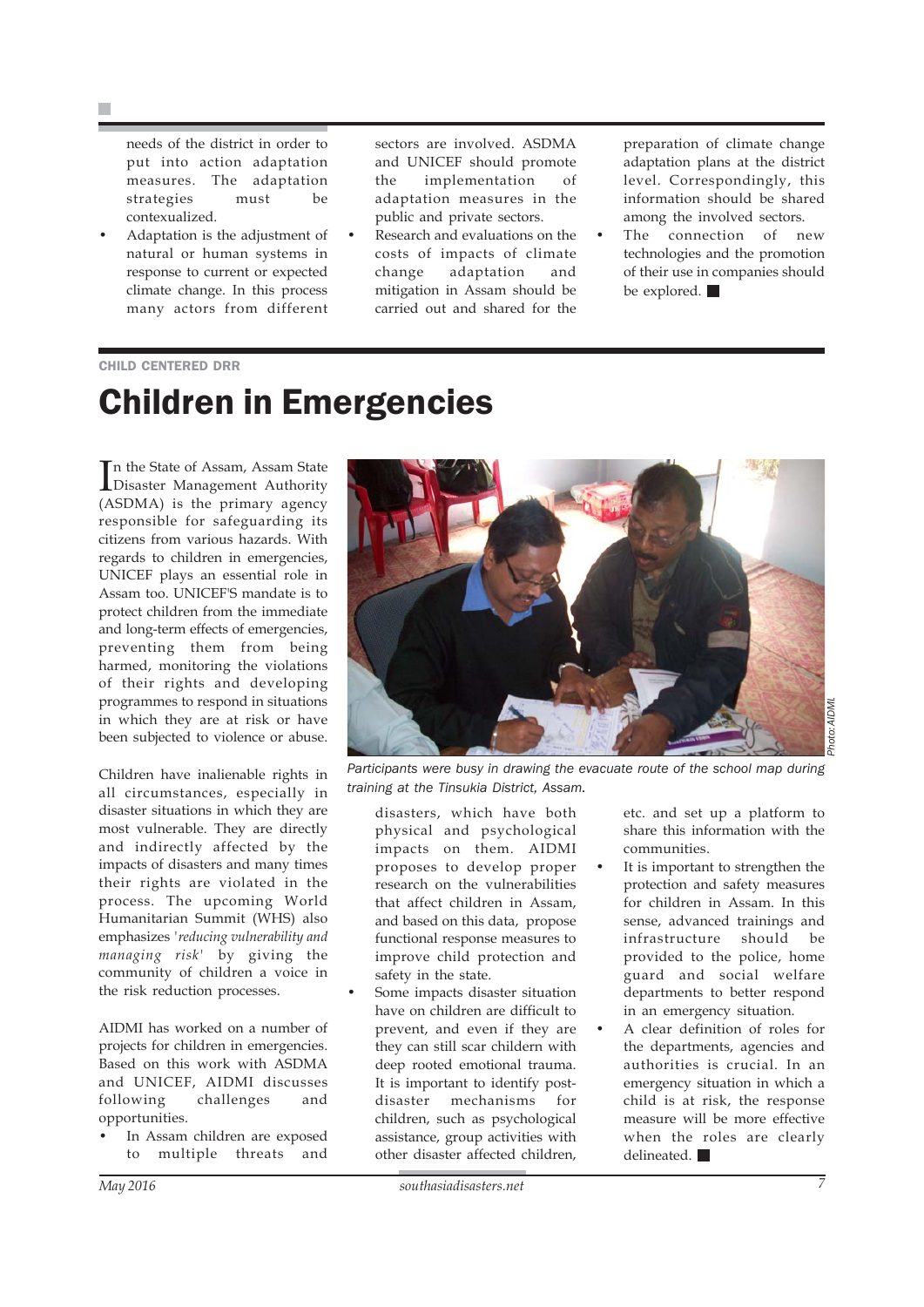### HEALTH AND DRR Public Health in Emergencies

In the State of Assam, the Assam<br>State Disaster Management n the State of Assam, the Assam Authority (ASDMA) plays an important role in spreading awareness on public health for the communities especially in disaster situations. Likewise, UNICEF plays a critical role in public health in emergencies regarding children. The health of a significant number of people is affected by emergencies every year and the ASDMA can work to curtail the spread of epidemics.

Health professionals face numerous challenges in responding to emergency events. The list of public health emergencies constantly increases, and these emergencies are aggravated by other risk factors such as high population density, threat of terrorism, emerging infectious diseases and antimicrobial resistance, etc. For this reason, the public health professionals need to have an integral training and preparation for these health contingencies. Understanding public health implications of disasters is aligned with the theme of *'Reducing vulnerability and managing risk'* of the upcoming World Humanitarian Summit (WHS).

AIDMI discusses following the challenges and opportunities based on its work with ASDMA and UNICEF to make Assam more prepared in public health in emergencies.

In an emergency situation, several agencies and individuals take part in the response stage. Consequently, it is important to have well defined roles and responsibilities among them, and that the health professionals maintain regular communication with partner professionals in other agencies involved in emergency response.

- An essential factor to consider for the smooth functioning of the public health system in emergency situations, is assessing the available resources, equipment and man power the district has to respond. AIDMI proposes to conduct a capacity assessment on resources available in the public health system and those available through mutual-aid agreements with other related agencies.
- Participate in continuing education to maintain up to date knowledge in areas relevant to emergency response
- Carry out an update and alignment of plans, procedures, and guidelines for the departments and agencies, and share the information in a public domain.

#### TRADITIONAL KNOWLEDGE

### Traditional Coping Mechanisms

or years, people in several districts of Assam have been witnesses to devastating floods that caused damage to lives, property, crops and houses, and have dealt with them with the traditional indigenous strategies and knowledge of the community, which consequently made them more resilient to the impacts of floods. Some of these strategies are the building of houses on stilts, planting more flood-tolerant crops and developing social support

systems. The Assam State Disaster Management Authority has an essential role in documenting these strategies and sharing the information with all the communities.

In the recent years, the floods have increased and carried more virulent impacts on the communities, making the traditional coping mechanisms less effective. Utilizing the traditional strategies along with new coping mechanisms will help the communities build their capacity

and resilience in a more effective way. The upcoming World Humanitarian Summit (WHS) speaks of similar locally driven and community led response and preparedness mechanisms to disasters as well.

AIDMI highlights the following challenges and opportunities based on its work with Assam State Disaster Management Authority to make Assam more resilient to disasters.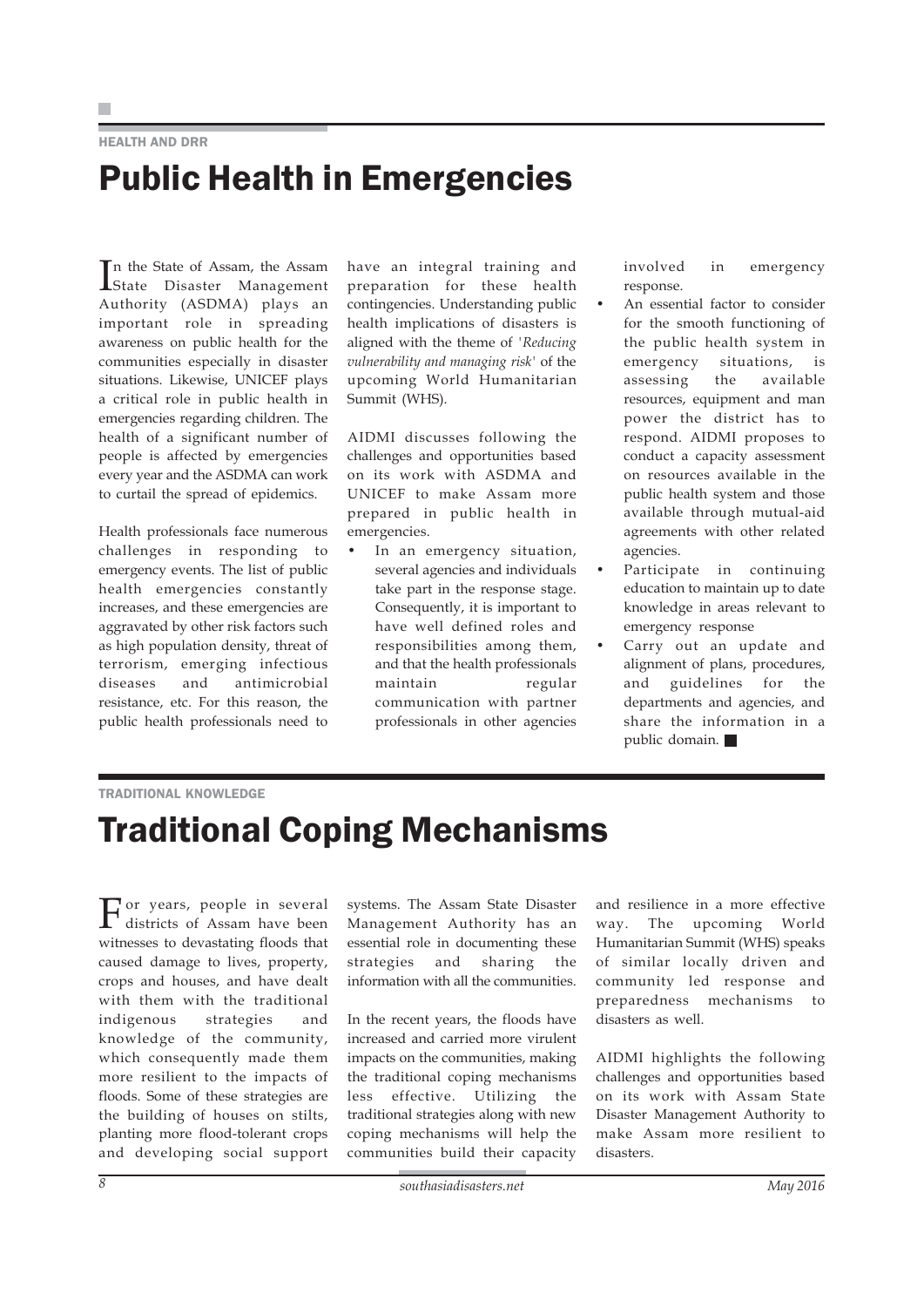

*Mock Drill at Darrang, Assam.*

- Cultural norms play a significant role in determining how the communities adapt to the impacts of floods and other water related disasters. No agency has documented the strategies utilized by indigenous communities in coping with these disasters, based on their cultural norms. AIDMI advices the ASDMA to take the lead in this process, investigating the traditional coping mechanisms and documenting them in a general document to be shared in the state.
- Identify new opportunities to link traditional coping mechanisms with new coping mechanisms in the districts, and train the community members, in order to build their capacity from and within the households.
- Need of training farmers in innovative agricultural techniques proven to be of less impact to the lands in disaster situations.
- The Importance of raising awareness and building the sensitivity and capacity of the communities to adapt to the changing environment.

STRUCTURAL DRR

# Earthquake Engineering

*Earthquake Engineering covers the investigation and solution to problems caused by damaging earthquakes, and the work involved in the application of these solutions to work towards the management of earthquake-resistant structures and facilities.*

Earthquakes can have significant impacts on the communities, causing huge loss of life and property. There are multiple factors that determine the vulnerability of buildings in Assam, from the design to the construction phase. Therefore, it is essential to work on the problem of improving construction practices and earthquake resistant built structures.

Earthquake Engineering covers the investigation and solution to problems caused by damaging earthquakes, and the work involved in the application of these solutions to work towards the management of earthquake-resistant structures and facilities. The Assam State Disaster Management Authority (ASDMA) has tried to enforce building bye-laws towards this end.

The upcoming World Humanitarian Summit (WHS) 2016 has *'Humanitarian Effectiveness'* as one of its themes. All efforts to promote proper earthquake engineering practices also fall in the ambit of this theme as they help in making disaster response and preparedness better and more informed.

AIDMI discusses the following challenges and opportunities based on its work with ASDMA to improve the earthquake engineering system in Assam.

- Information on earthquake resistant constructions, comprehensive guidelines and advice with clear illustrations, images and graphics is valuable for the design of buildings and post-disaster scenarios in Assam. An assessment and research could be carried out by the ASDMA to identify the practices to utilize-based on the composition, geographical characteristics and exposure to earthquakes of the district. These considerations could be synthesized in a publicly available document for the community.
	- Special considerations in the lower levels (villages and towns) and vulnerable communities have to be taken. Collaboration with outside entities to demonstrate testing of strengthened constructions and potential results for the communities in Assam is desirable. Also, the possibility of exploring the implementation of simple building technologies to improve seismic resistance.
	- In Assam there is still a need of communicating the importance of building earthquake resistant structures as building by-laws are normally overlooked. Initiatives to raise awareness on the importance of safer construction materials and practices is essential.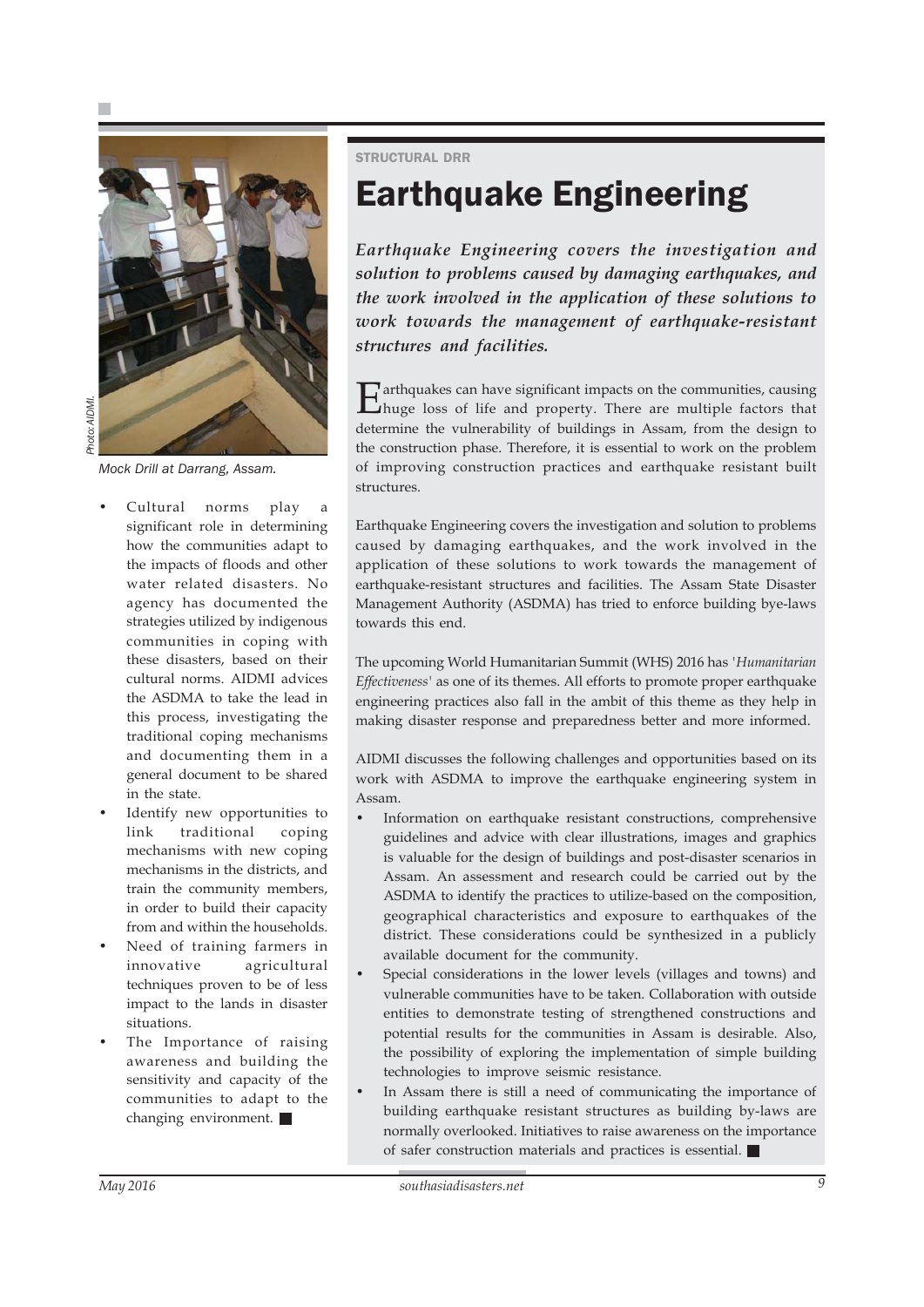### The Journey of Assam Jatiya Bidyalay in Ensuring Safer Learning Environment to Children

Children are the most precious<br>assets of a society or a nation. They are powerful agents of change and development. But they are vulnerable to the threats passed by natural hazards. Therefore it is essential to equip them with the knowledge to face any disaster.

The theme of 2011 for "International day for Disaster Reduction" was "Disaster Risk Reduction Begins in School". It highlights the need to keep our children safe and aware of do's and don'ts in case of a disaster. Its primary emphasis in on makings schools safe for the students.

With a view to meeting this target the school management committee of Assam Jatiya Bidyalay took necessary measures way back. The school boasts of having a large number of mitigation measures; an outcome of the foresight of the management committee. Basic amenities like water storage, sand buckets, hose pipe, fire extinguishers, first aid kits, etc. have always been the part and parcel of the school. Moreover the human resource in the school is in abundance. Most of the teaching and non-teaching staff are quite equipped with the knowledge of first aid and disaster management.

It was in the year 2013 when the school geared itself for a new horizon in disaster management. Under all India Disaster Mitigation Institute and with the helping hands from Assam State Disaster Management Authority the school prepared itself for a safer and healthy learning environment for the students. It needs to be mentioned here that the school was recognized under the "Pilot SDMP



under Model school approach" project supported by ASDMA. According to the guideline note of NDMA the school prepared School Disaster Management Plan. Preparation of the plan was just the first step of the perspectives of the Management Committee. The plan identified potential threats in and outside of the school, vulnerabilities inside the campus etc. The plan also includes the preparedness activities through deciding certain steps and allocating appropriate man power.

The plan was just the bud which has become a massive tree under which all the children take shelter. The school Management left no stone unturned to create a safer learning environment. It would not be enough when it is said the school has a very scientific and up–to–date infrastructure. The school has one of the strongest buildings in Guwahati. The school can be proud of having more than 20 fire extinguishers located at different points. The school, under the guidance of the

AIDMI, has a awe–inspiring 10 Nos pipes. It must be said here that the school has four (4) giant water tanks at the top floor of two buildings. Besides the school has one (1) pond, three (3) reservoirs and two (2) boring for water in case of emergency. The school has recently done remarkably excellent works. On every floor there are two and three evacuation. Map and indications of steps for emergency evacuation. The school has recently installed fire Hydrants Systems in both buildings.

The school management is quite vibrant and dynamic. The management is more than willing to go to any extent to give a safe ambience to the students. The school always believe that the parents have great faith in the school for their wards. And the school takes this faith to a next level in terms of disaster Management. In a recent earthquake the students (1400+) evacuated the building according to the guidelines given to them. Thanks to the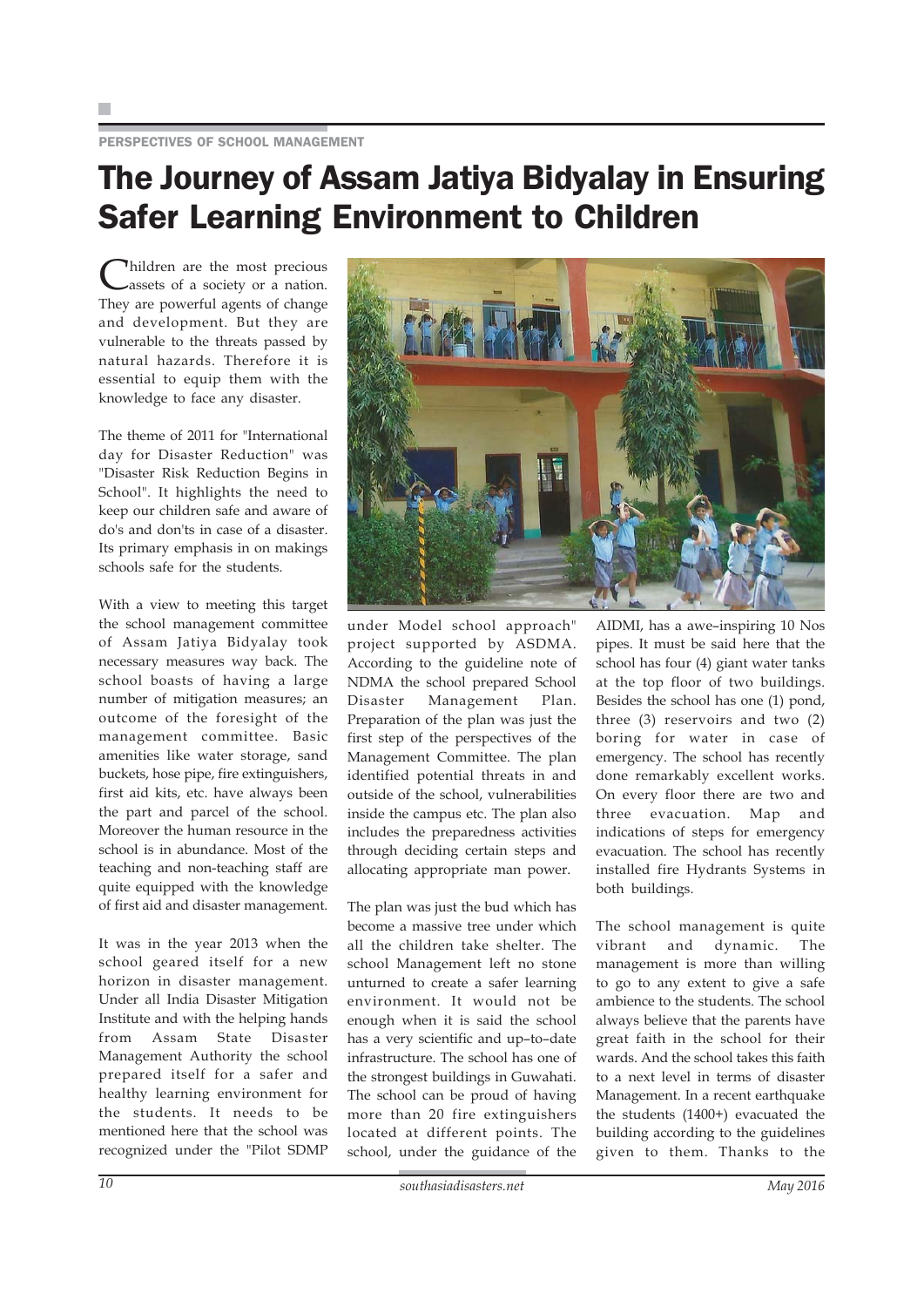countless evacuation drills conducted every year. The management regularly conducts reviews and reformation along with reconstruction of the school and the appliances and other things inside the campus. The management gives high priority to conduct training and capacity building of the students and the staff members.

Although the journey of Disaster Management in the school is short but it has taken a new dimension. Written this short period the school has set holistic perspectives. The school management has set new goals in ensuring a safe and healthy environment for the student fraternity.

**– Dilip Kumar Dutta Choudhury,** President and Treasurer, Management Committee *and* **Gopen Barman,** Teacher, Assam Jatiya Bidyalay, Assam

#### HOSPITAL SAFETY

### Hospital Safety Audit

The Assam State Disaster<br>Management Authority  $\mathsf{L}$  Management (ASDMA) is the chief government agency responsible for protecting the citizens of Assam against the adverse impacts of disasters. Its efforts are complimented by UNICEF, which works extensively on extending welfare services to children and their care givers in the state.

Hospital safety audits are among the plethora of activities undertaken by ASDMA to build the resilience of the people and institutions in Assam to disasters. The objective of these audits was to evaluate the safety levels in hospitals and assess the soundness of health facilities. The aspects assessed during these audits included general safety considerations, command and



OCHA and Tudor Rose are collaborating to publish a book in 2016 for the World Humanitarian Summit (Istanbul, 23-24 May 2016). This innovative public-private partnership has been formed to combine OCHA's mission to bring together humanitarian actors to ensure a coherent response to emergencies and the professional publishing and marketing skills of Tudor Rose. It will enable both organisations to advance their shared commitment to the importance of finding better ways to meet the needs of millions of people affected by conflicts or disasters now and in the years to come. Since 1999, Tudor Rose has worked on 28 publications for the United Nations, including ISDR (Know Risk, Risk Wise, Risk Returns) and UNCSD (Future Perfect for the RIO+20 Summit). *for more information: for more information:* 

https://consultations.worldhumanitariansummit.org/node/516552

control, security, logistics, fire evacuation, ventilation system, electricity, water & food, medical gases, waste treatment, hygiene and human resources, among others. Such hospital safety audits are of extreme importance as they can help hospitals to significantly improve their safety level through the implementation of mitigation and preparedness measures and through increasing awareness among hospital staff. These activities are also aligned to the theme of *'Reducing vulnerability and managing risk'* of the upcoming World Humanitarian Summit (WHS) 2016.

AIDMI highlights the following challenges and opportunities based on its work with ASDMA and UNICEF to make Assam safer:

- Assessment of the hospitals and health facilities in terms of safety is an important task. However, implementation of the findings of these audits is indispensable.
- Relevant training of health personnel and staff with clear demarcation of duties during emergencies should be taken up. AIDMI encourages the ASDMA to take the lead in this aspect. The trained groups can also advise on what is needed in their facilities in terms of disaster preparedness.
- Developing guidelines for staff and new incoming personnel on necessary preparedness measures, emergency evacuations and general safety considerations is essential. These guidelines should be made publicly accessible to staff.
- Strengthen the implementation of preparedness procedures, such as checklists on safety and security features in the hospitals, data collection and recordkeeping systems.